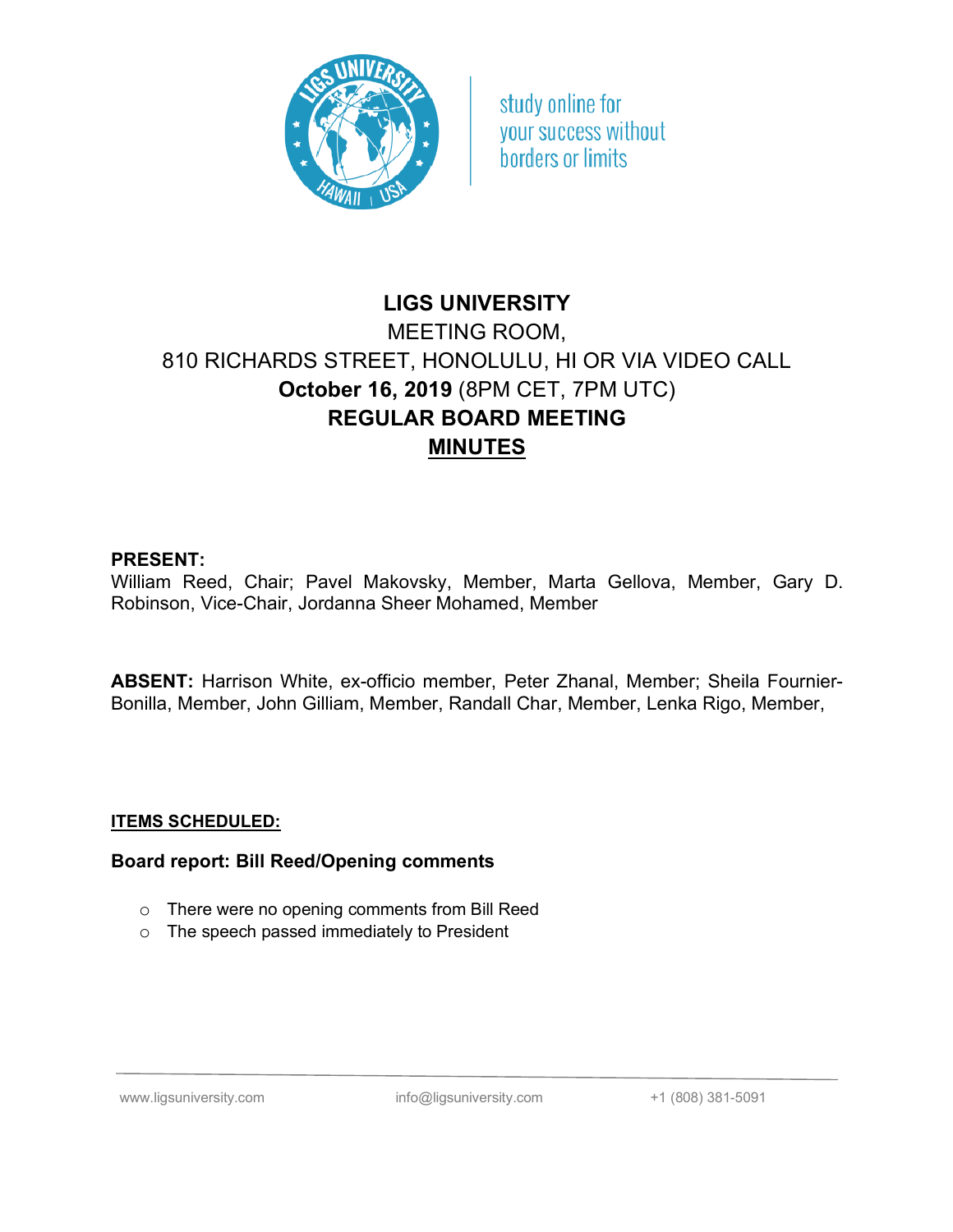

study online for vour success without horders or limits

# **PRESIDENT REPORT: Pavel Makovsky, President**

- **Report on Enrollment situation, contracted Tuition and number of students:**
	- President provided report on plan of the Enrollment for signed tuition from 1/1 to 8/31 (2015-2019)
	- President gave report about the number of new students from 1/1 to 8/31 (2015-2019)
	- Both reports were also provided for signed tuition from 1/1 to 9/31 (2015-2019) and as well as for the number of new students from 1/1 to 9/31 (2015 - 2019)
- **Report on Financial Situation:**
	- President shared a cash flow overview; however, it was agreed that in depth financial data such as income, cash flow and balance sheet will be provided for the next BoT meeting
	- Business and Financial plan for 2020 will be prepared until the end of October 2019 for BoT discussion
	- Statistic about new students vs. retired students will be provided during the next BoT meeting

### **STUDY DEPARTMENT OVERVIEW: LUCY D., Head of Student Services**

- **Report on programs and number of students:**
	- Lucy D. gave report on number of students within each program from 2015 until October 2019
	- Lucy D. also shared report on evolution of each program based on language preference from 2015 until October 2019
	- There is an increase in doctoral programs in English language
	- Decrease in Slovak programs
	- Little interest in MSc program in all languages